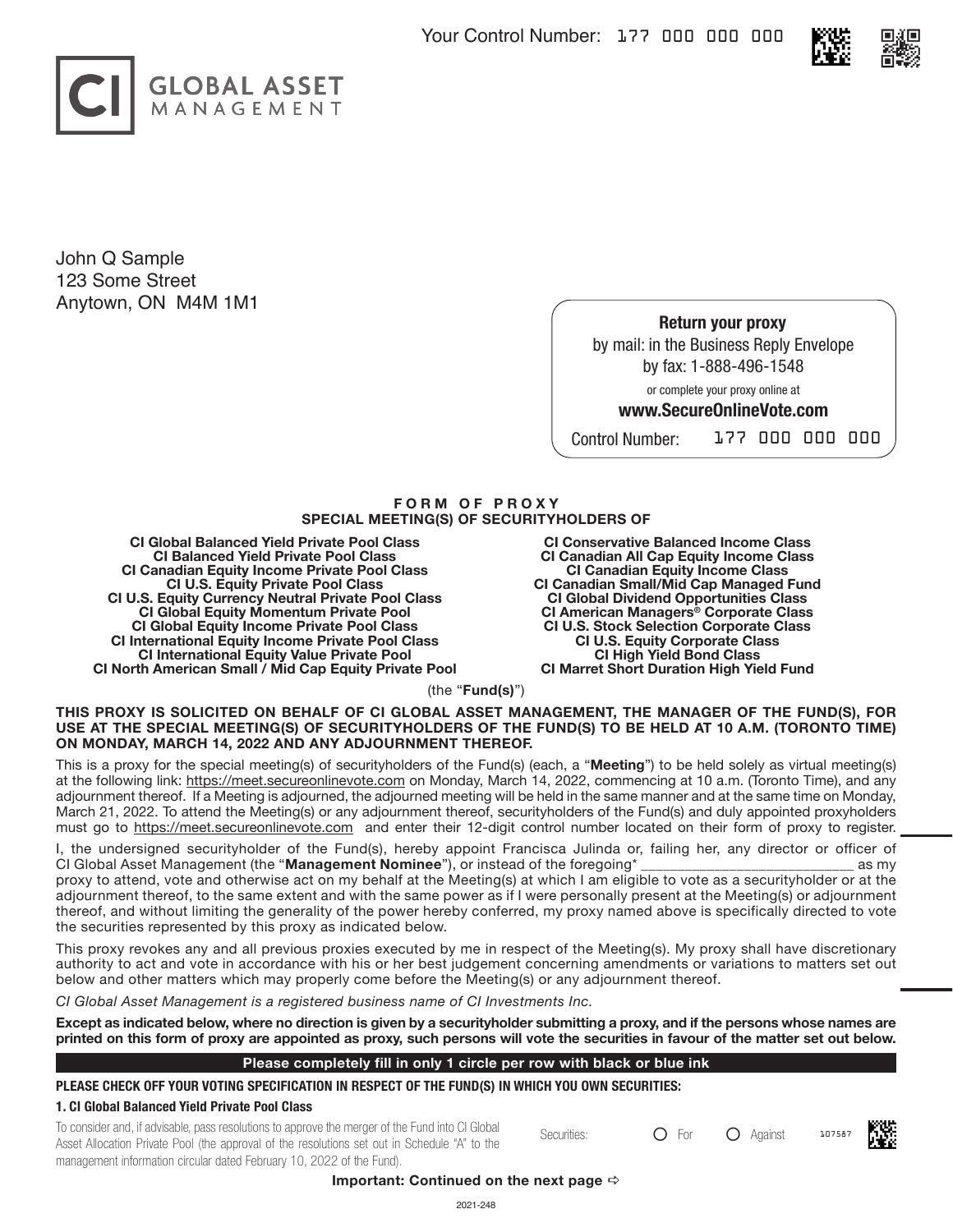|                                                                                                                                                                                                                                                                                |             | 177000000000                                           |                     |
|--------------------------------------------------------------------------------------------------------------------------------------------------------------------------------------------------------------------------------------------------------------------------------|-------------|--------------------------------------------------------|---------------------|
| 2. CI Balanced Yield Private Pool Class                                                                                                                                                                                                                                        |             |                                                        |                     |
| To consider and, if advisable, pass resolutions to approve the merger of the Fund into CI Global<br>Asset Allocation Private Pool (the approval of the resolutions set out in Schedule "A" to the<br>management information circular dated February 10, 2022 of the Fund).     | Securities: | O<br>For                                               | Against<br>107587   |
| 3. CI Canadian Equity Income Private Pool Class                                                                                                                                                                                                                                |             |                                                        |                     |
| To consider and, if advisable, pass resolutions to approve the merger of the Fund into<br>CI Canadian Equity Private Pool (the approval of the resolutions set out in Schedule "A" to the<br>management information circular dated February 10, 2022 of the Fund).             | Securities: | ◯<br>For                                               | Against<br>107587   |
| 4. CI U.S. Equity Private Pool Class                                                                                                                                                                                                                                           |             |                                                        |                     |
| To consider and, if advisable, pass resolutions to approve the merger of the Fund into CI U.S.<br>Equity Private Pool (the approval of the resolutions set out in Schedule "A" to the management<br>information circular dated February 10, 2022 of the Fund).                 | Securities: | O<br>For<br>$\left( \right)$                           | Against<br>107587   |
| 5. CI U.S. Equity Currency Neutral Private Pool Class                                                                                                                                                                                                                          |             |                                                        |                     |
| To consider and, if advisable, pass resolutions to approve the merger of the Fund into CI U.S.<br>Equity Private Pool (the approval of the resolutions set out in Schedule "A" to the management<br>information circular dated February 10, 2022 of the Fund).                 | Securities: | $\left( \right)$<br>For                                | Against<br>107587   |
| 6. CI Global Equity Momentum Private Pool                                                                                                                                                                                                                                      |             |                                                        |                     |
| To consider and, if advisable, pass resolutions to approve the merger of the Fund into CI Global<br>Concentrated Equity Private Pool (the approval of the resolutions set out in Schedule "A" to the<br>management information circular dated February 10, 2022 of the Fund).  | Securities: | Ω<br>For                                               | Against<br>10758    |
| 7. CI Global Equity Income Private Pool Class                                                                                                                                                                                                                                  |             |                                                        |                     |
| To consider and, if advisable, pass resolutions to approve the merger of the Fund into CI Global<br>Concentrated Equity Private Pool (the approval of the resolutions set out in Schedule "A" to the<br>management information circular dated February 10, 2022 of the Fund).  | Securities: | $\left( \begin{array}{c} 1 \end{array} \right)$<br>For | Against<br>107587   |
| 8. CI International Equity Income Private Pool Class                                                                                                                                                                                                                           |             |                                                        |                     |
| To consider and, if advisable, pass resolutions to approve the merger of the Fund into<br>CI International Equity Growth Private Pool (the approval of the resolutions set out in Schedule<br>"A" to the management information circular dated February 10, 2022 of the Fund). | Securities: | ( )<br>For                                             | O Against<br>107587 |
| 9. CI International Equity Value Private Pool                                                                                                                                                                                                                                  |             |                                                        |                     |
| To consider and, if advisable, pass resolutions to approve the merger of the Fund into<br>CI International Equity Growth Private Pool (the approval of the resolutions set out in Schedule<br>"A" to the management information circular dated February 10, 2022 of the Fund). | Securities: | O<br>For                                               | O Against<br>10758  |
| 10. CI North American Small / Mid Cap Equity Private Pool                                                                                                                                                                                                                      |             |                                                        |                     |
| To consider and, if advisable, pass resolutions to approve the merger of the Fund into CI Global<br>Smaller Companies Private Pool (the approval of the resolutions set out in Schedule "A" to the<br>management information circular dated February 10, 2022 of the Fund).    | Securities: | $\left( \ \right)$<br>For                              | O Against<br>107587 |
| 11. CI Conservative Balanced Income Class                                                                                                                                                                                                                                      |             |                                                        |                     |
| To consider and, if advisable, pass resolutions to approve the merger of the Fund into<br>CI Canadian Balanced Corporate Class (the approval of the resolutions set out in Schedule "A"<br>to the management information circular dated February 10, 2022 of the Fund).        | Securities: | ( )<br>For                                             | Against<br>10758    |
|                                                                                                                                                                                                                                                                                |             |                                                        |                     |
| Important: Continued on the next page $\Rightarrow$                                                                                                                                                                                                                            |             |                                                        |                     |
| 2021-248                                                                                                                                                                                                                                                                       |             |                                                        |                     |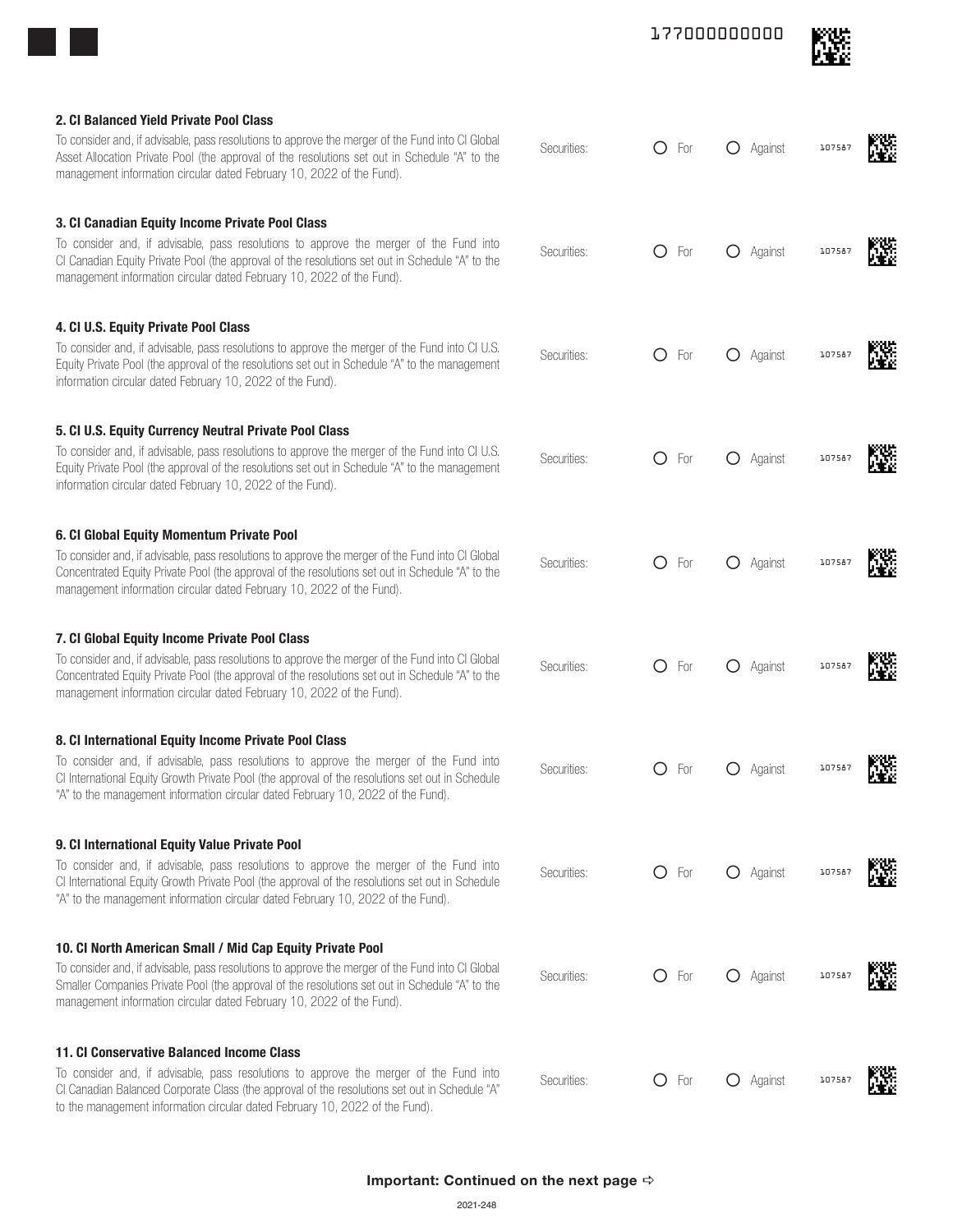| 12. Cl Canadian All Cap Equity Income Class<br>To consider and, if advisable, pass resolutions to approve the merger of the Fund into<br>CI Canadian Equity Income Class (to be renamed CI Canadian All Cap Equity Income Class)<br>(the approval of the resolutions set out in Schedule "B" to the management information circular<br>dated February 10, 2022 of the Fund).     | Securities: |   | $O$ For | O Against        | 107587 | 礯     |
|----------------------------------------------------------------------------------------------------------------------------------------------------------------------------------------------------------------------------------------------------------------------------------------------------------------------------------------------------------------------------------|-------------|---|---------|------------------|--------|-------|
| <b>13. Cl Canadian Equity Income Class</b> (to be renamed Cl Canadian All Cap Equity Income Class)<br>To consider and, if advisable, pass resolutions to approve the merger of CI Canadian All Cap<br>Equity Income Class into the Fund (the approval of the resolutions set out in Schedule "C" to<br>the management information circular dated February 10, 2022 of the Fund). | Securities: | O | For     | Against          | 107587 | W.    |
| <b>14. CI Canadian Equity Income Class</b> (to be renamed CI Canadian All Cap Equity Income Class)<br>To consider and, if advisable, pass resolutions to approve the investment objective change<br>for the Fund (the approval of the resolutions set out in Schedule "D" of the management<br>information circular dated February 10, 2022 of the Fund).                        | Securities: | O | For     | Against          | 107587 | 燃     |
| 15. Cl Canadian Small/Mid Cap Managed Fund<br>To consider and, if advisable, pass resolutions to approve the merger of the Fund into<br>CI Canadian Small/Mid Cap Equity Income Fund (the approval of the resolutions set out in<br>Schedule "A" to the management information circular dated February 10, 2022 of the Fund).                                                    | Securities: | O | For     | Against          | 10758  |       |
| 16. CI Global Dividend Opportunities Class<br>To consider and, if advisable, pass resolutions to approve the merger of the Fund into CI Global<br>Dividend Opportunities Corporate Class (the approval of the resolutions set out in Schedule "A"<br>to the management information circular dated February 10, 2022 of the Fund).                                                | Securities: | O | For     | Against          | 10758  | N.    |
| 17. CI American Managers <sup>®</sup> Corporate Class<br>To consider and, if advisable, pass resolutions to approve the merger of the Fund into CI U.S.<br>Stock Selection Corporate Class (the approval of the resolutions set out in Schedule "B" to the<br>management information circular dated February 10, 2022 of the Fund).                                              | Securities: | Ő | For     | Against          | 10758  | X.    |
| 18. CI U.S. Stock Selection Corporate Class<br>To consider and, if advisable, pass resolutions to approve the merger of CI American Managers®<br>Corporate Class into the Fund (the approval of the resolutions set out in Schedule "C" to the<br>management information circular dated February 10, 2022 of the Fund).                                                          | Securities: | O | For     | O Against        | 107587 | rome. |
| 19. Cl U.S. Equity Corporate Class<br>To consider and, if advisable, pass resolutions to approve the merger of the Fund into<br>CI U.S. Equity Class (the approval of the resolutions set out in Schedule "A" to the management<br>information circular dated February 10, 2022 of the Fund).                                                                                    | Securities: |   | $O$ For | O Against        | 107587 | Ñ.    |
| 20. Cl High Yield Bond Class<br>To consider and, if advisable, pass resolutions to approve the merger of the Fund into CI High<br>Yield Bond Corporate Class (the approval of the resolutions set out in Schedule "A" to the<br>management information circular dated February 10, 2022 of the Fund).                                                                            | Securities: |   | $O$ For | <b>O</b> Against | 10758  | Ñ.    |
| 21. CI Marret Short Duration High Yield Fund<br>To consider and, if advisable, pass resolutions to approve the merger of the Fund into<br>CI Enhanced Short Duration Bond Fund (the approval of the resolutions set out in Schedule "A"<br>to the management information circular dated February 10, 2022 of the Fund).                                                          | Securities: |   | $O$ For | O Against        | 10758  | W.    |
| Important: Please sign on the reverse page $\Leftrightarrow$<br>2021-248                                                                                                                                                                                                                                                                                                         |             |   |         |                  |        |       |

177000000000

飂